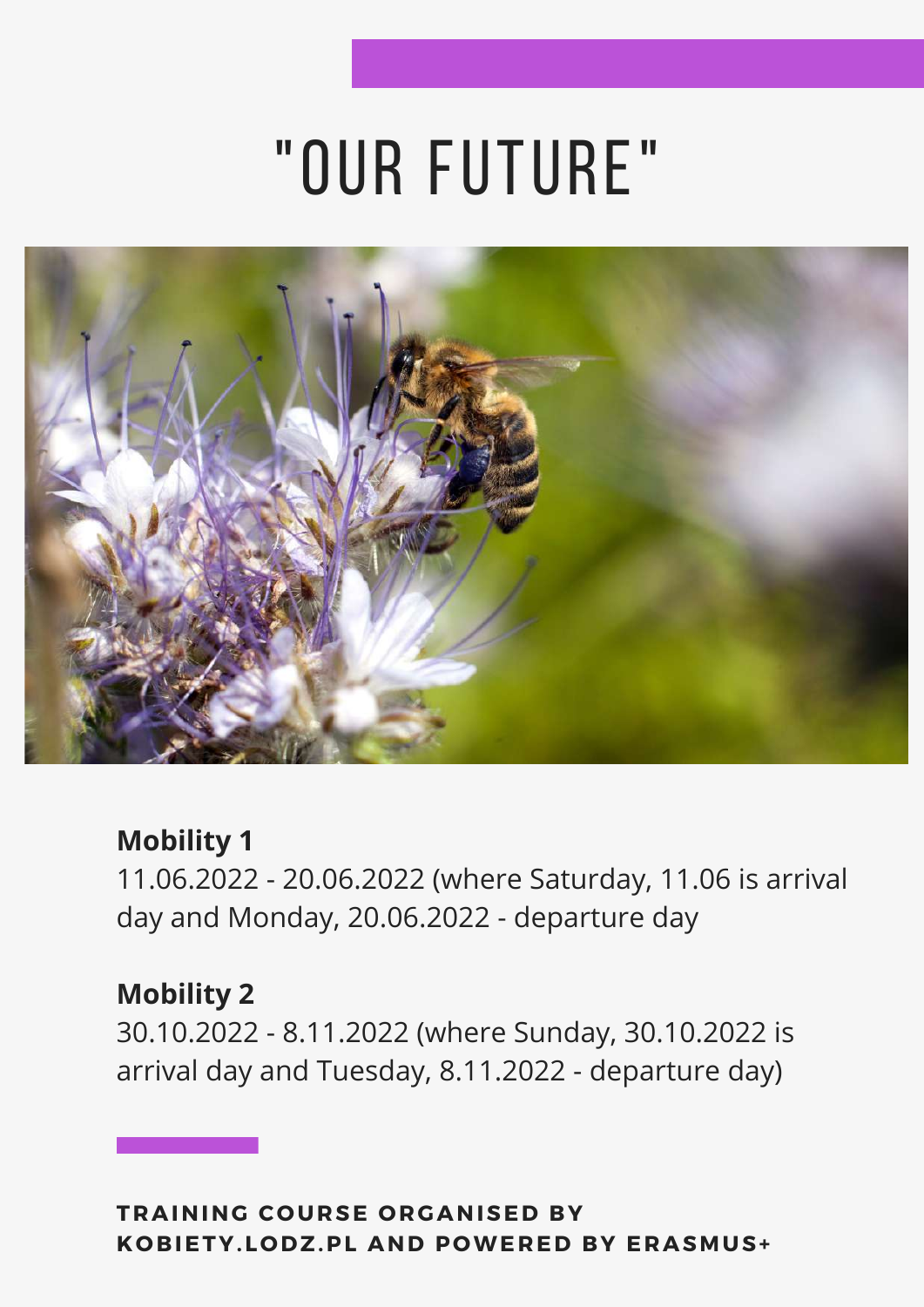### **project description**

With "Our Future" project we will provide space for people to create a longterm vision of the world they want to live in. The project consists of two mobilities in Poland (participants should be able to take part in both of them, as well as fulfill tasks in between).

The first mobility  $(11.06.2022 - 20.06.2022)$  is dedicated to exploring existing alternative solutions around education, nature preservation, food sourcing, businesses, communication and other crucial aspects of our life. We will get to know those solutions, critically analyse them and discuss what we want to take from there to our journey toward a new vision and what we would rather improve or leave behind. Analysing existing solutions will bring hope and belief that change is actually possible and will enrich our own view with elements which were already tested and proved functional.

During the second mobility (30. 10.2022 - 8. 1 1 .2022) we will dream together about the world we want to live in, learning and practicing techniques of both individual and collective envisioning. We will also plan actions which can bring us closer to the world of our dreams.

#### Main objectives :

-Creating new visions of the world which brings motivation and direction to our actions .

-Exploring and learning from already existing alternative solutions.

-Preparing actions which will bring us closer to the vision of the world we want to live in.

#### Additional objectives :

-Developing skills of critical thinking, individual and collective envisioning, creating and implementing social actions and equipping youth workers with tools which help them develop those skills with young people

-Promoting existing alternative solutions in fields of communication, education, business, agriculture, etc, showing that an alternative world is not only possible, but till some extend it's already there

-Bringing back hope and motivation, often quenched due to the pandemic and its consequences

-Reenforcing the bonding among partner organizations, creating long term collaboration plans based on the shared vision of the world we will create during this project

-Refreshing youth work approaches and techniques to embrace a wider perspective

-Involving young people into collective dreaming, supporting them by giving tools to define their dreams, goals and directions

-Evaluating tools (with focus on critical thinking as well as individual and collective envisioning) used during the training and improving them for further use after the project ends, with next target groups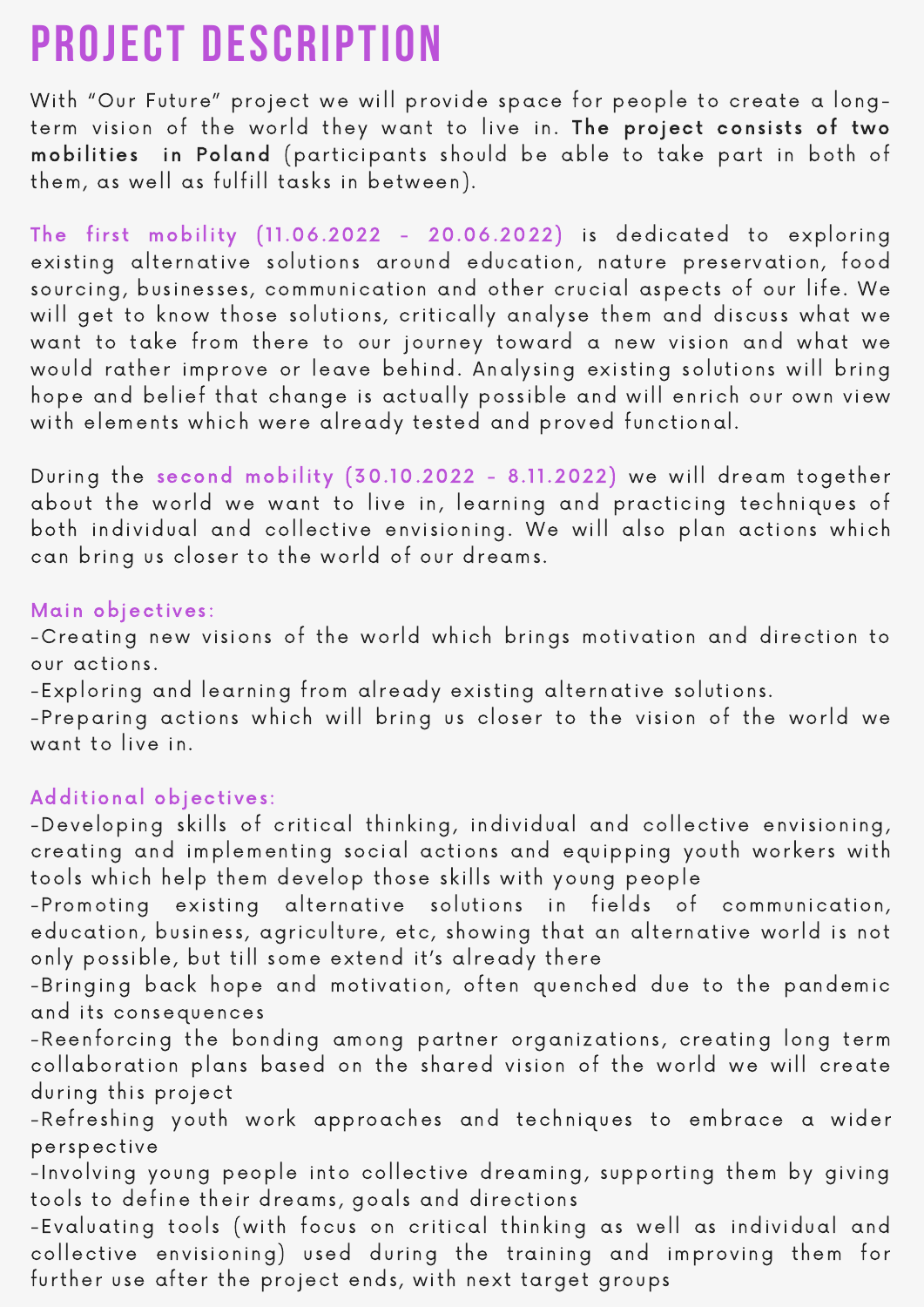### **about the Programme:**

In "Our Future", we use active, non-formal education methods based on our experience. During the training course, you:

1. Discuss and ... listen;)

2. Sharpen your Social Skills (empathy, communication, awareness, teamwork, creativity)

3. Meet other educators, youth workers, community leaders and climate activists, getting to know their challenges and daily work

4. Learn and grow

5. Meet a group of like-minded, engaged people who really care

6. Have the chance to share your own expertise and start new collaborations

#### AND MORE : )

### **profile of participants**

If you want to take part in "Pur Future," it is important that you are part of the local community network and/or the partner organisations directly. We are looking for participants who are active youth workers (project coordinators, facilitators, educators, community leaders, activists) working with or for youth, who:

- have experience and good understanding of the needs in the field of youth work as well as good understanding of the situation of young people in their local community and/or national context;

- at least a basic understanding of non-formal education purposes, fram ework and educational approaches;

- good level of English;

-motivation to take part in a mutual exchange and learning process held in an intercultural setting within a transnational team;

- ready to devote their time and work to the project in all phases, including participation in two mobilities and fulfilling the tasks in between them.

There is no age limit in the training course, we always try to bring different perspectives - from young adults till experienced middle or even senior age practitioners. As much as in the case of gender or origin, we believe in the power of diversity and putting together various perspectives.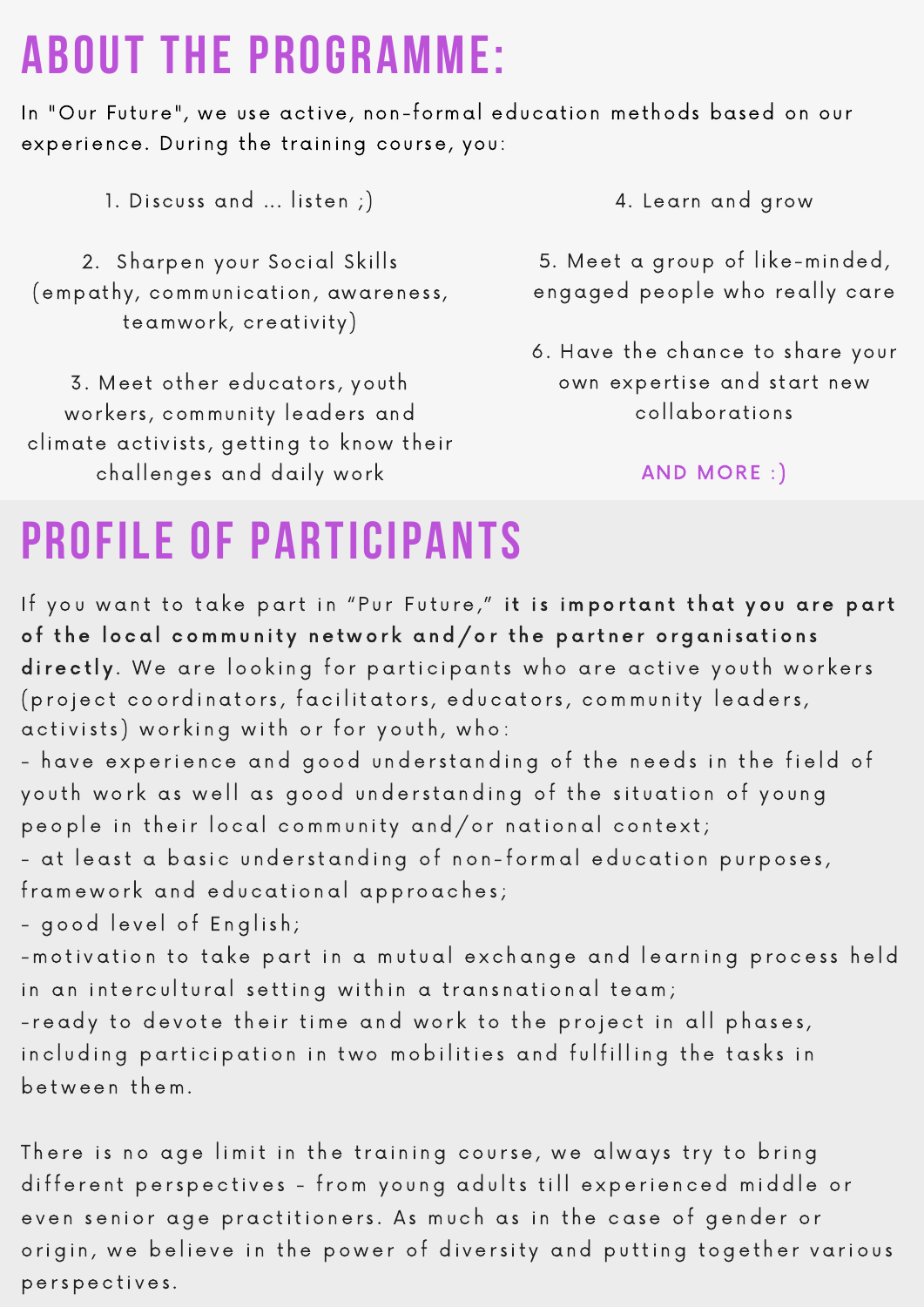### WHAT TO TAKE WITH YOU:

#### IN ORDER TO PREPARE WELL FOR THE MOBILITY, PLEASE READ CAREFULLY.

INSURANCE DOCUMENTS ( the insurance - HEALTH, ACCIDENT AND LIABILITY insurance for the travel and the whole duration of the project is OBLIGATORY and is a personal contribution of every participant). While searching for your insurance, please make sure that it covers (both in the case of travel as well as your stay in Poland) the unfortunate case of ticket cancellation and/or the need to stay in quarantine. It is very important, since we won't be able to cover/reimburse tickets cancelation or the need to stay on quarantine.

- per sonal medication (if needed including antiallergic medicine if you need - THERE ARE A LOT OF ANIMALS ON THE FARM - dogs, cats, horses and more! :));
- cash (PLN) if you want to buy something extra on the way or in the local shop;
- a towel;
- slippers or other shoes to use indoors;
- warm, rainproof clothes (the weather can be rainy and chilly but also sunny ans warm);
- waterproof shoes (you may even consider wellingtons!) - please remember that we will be on a FARM, the soil can be quite muddy);
- toiletries (remember to bring your toothbrush, shampoo, soap etc.) as there are no stores in the immediate area of the venue);
- ear plugs, if you need (we are sharing rooms with 3-5 other people);
- per sonal notebook / journal and a pen;
- (optional) musical instruments and books to share within the training library;
- (optional), traditional, preferably healthy sweets / snacks from your country to share with the others during breaks :)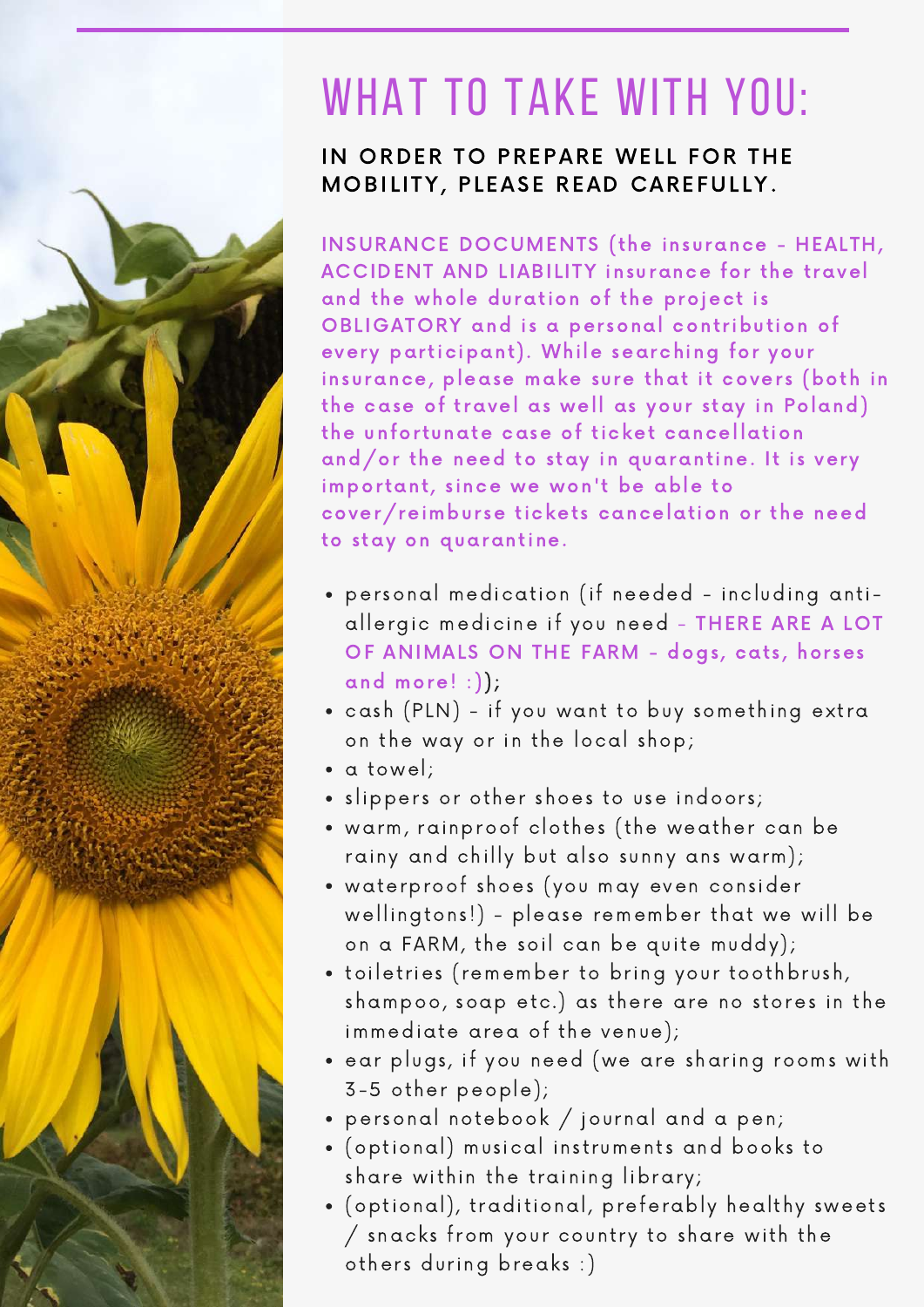### few words about poland and the region where we will be:



#### WHAT SHOULD YOU KNOW ABOUT POLAND?

#### Our currency is polish zloty (PLN).

1 Euro is about 4,5 zloty. We speak Polish. Usually in big cities you can communicate in English but it's not necessarily true in towns and villages;) Polish is a Slavic language, you can try to communicate in Russian or Macedonian or, in case of emergency, call us to translate!

The weather in Poland in June should be ... ok : ) It can be sunny and quite warm during the days but sometimes still a bit chilly in the nights. It can also be that there are few rainy days in a row. We will send you long-term prognosis closer to the start of the mobility but please be prepared for some warm and sunny weather but also RAINPROOF/WINDPROOF clothes! :)

The venue is located around 2 hours from Gdańsk, a city on the Baltic coast of northern Poland. With a population of 466,631, Gdańsk is the capital and largest city of the Pomeranian Voivodeship and one of the most prominent cities within the cultural and geographical region of Kashubia. It is Poland's principal seaport and the centre of the country's fourth-largest metropolitan area.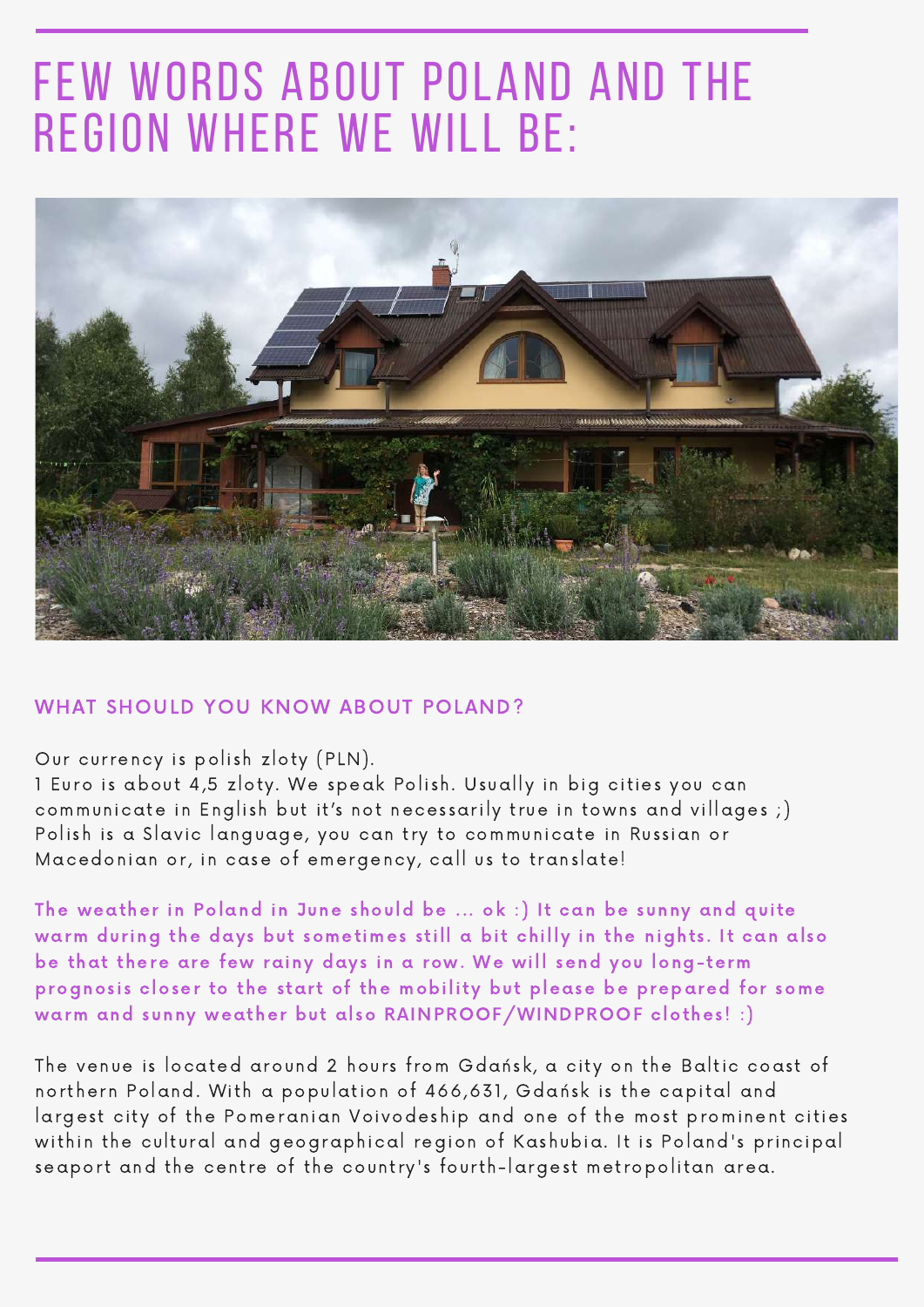### ACCOMODATION & FOOD

The training course takes place at Żywa Ziemia (Living Earth), located in Zakrzewo, close to Gdańsk, Poland.

Żywa Ziemia is a natural farm promoting healthy living, permaculture and sustainability (to know more please click: [HERE](https://livingearth.pl/en/home-eng/) or [HERE](https://pl-pl.facebook.com/ZywaZiemia/))

The venue provides shared rooms (3 - 5 people per room), multiple training spaces (including beautiful outdoor spaces , presence of animals and other living beings as well as solitude and natural surroundings reducing "city" distractions) and vegetarian/vegan food, partly produced at their farm.

We are taking extra measures with an eye on the latest developments within the pandemic situation to make your stay as safe and pleasant as possible. We will accommodate together preferably people from the same partner organisation/country or those who were travelling together. More information about this in the next section.

#### Please, note that:

#### - during the training course we provide vegetarian/vegan food ONLY,

- there are many animals and living beings on the farm (dogs, cats, horses, geese, chickens). If you are allergic to fur etc., please inform us and make sure that you will have medicine which will help you to feel well :) - there is no shop close to the venue of the training cour se, so please make sure you have all necessary things with you! - if needed, for a small fee (around 10

PLN/2,5 Euro) you can use the washing machine

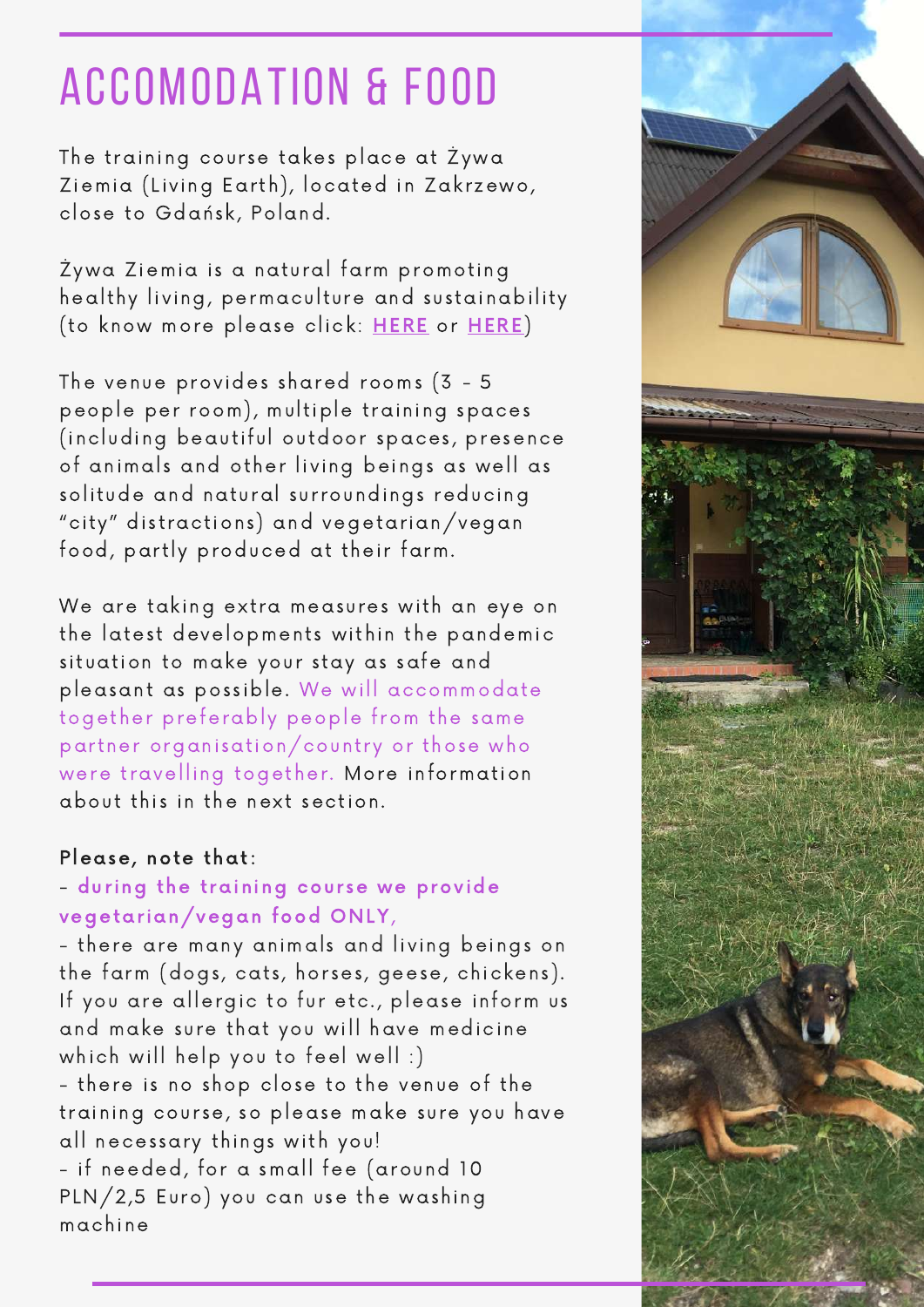

# about travel TO POLAND

The village where you need to travel to is ZAKRZEWO, Linia in the region of Pomorskie in Northern-Poland. The closest small city is Lębork. We would like to invite the partner organisations to arrange group travel as much as possible. This will help with practical arrangements and with general safety of all participants. You can drive directly to the farm (Gospodarstwo Naturalne Żywa Ziemia, Zakrzewo 36, 84-223 Linia, Poland). If you travel by public transport, you need to go to the meeting point at the train station in LĘBORK (there are 3 stations: Lębork Mosty, Lębork and Lębork Nowy Świat but you should leave in LĘBORK). You will be picked up from Lębork train station by a member of our project team.

If you reach the farm directly (by car), please make sure you arrive to the farm in Zakrzewo on Saturday, 11.06.2022 latest by 18:00 (since dinner will be served at 19:00). If you come by public transport - please make sure to reach Lębork station on Saturday, 11.06.2022 latest at 17:00 (because we still have to pick you up from there by car and the dinner will be served at 19:00)

IMPORTANT: Not to face any problems with arriving on time, please consult us and your sending organisation BEFORE planning your travel and WAIT FOR OUR CONFIRMATION of your travel itinerary BEFORE you finalise travel arrangements and booking of any necessary tickets. IMPORTANT: WE DO RESERVE THE RIGHT TO REFUSE / NOT ACCEPT ANY COSTS WHICH WERE NOT DISCUSSED AND ACCEPTED BY OUR TEAM IN ADVANCE!

#### HOW TO GET TO THE MEETING POINT?

Please, try to choose the most safe and eco-friendly means of transport. Again, we would prefer to have participants from the same country coming together. If that is not possible, please choose the safest possible option.

To search for the schedule of public transport in Poland click: **[HERE](https://en.e-podroznik.pl/)** or **HERE** 

Don't forget to keep and store all your travel tickets, receipts and invoices, they are necessary to reimburse your travel!

Also, please note that your travel costs can be refunded by us ONLY if:

l. you got a confirmation from us and our acceptance on your travel plan

2. you travel within up to 2 days before (only if necessary due to the available connections) OR 2 days after the project.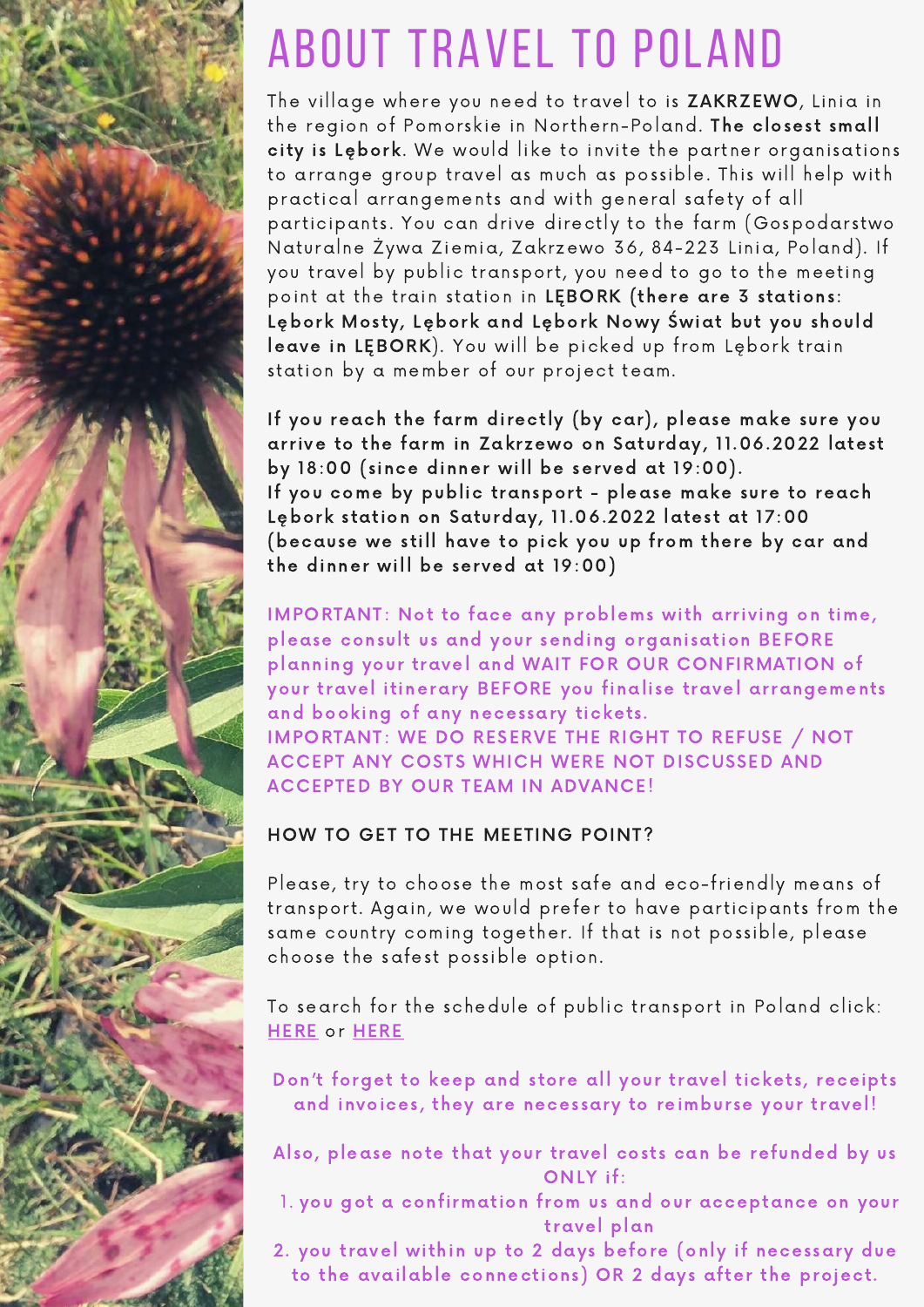### Travelling BY PLANE



#### TAKING THE FLIGHT TO GDAŃSK AIRPORT OR WARSAW AIRPORTS

If you will be taking a flight, there is an airport in Gdańsk (Gdansk Lech Wałęsa Airport - GDN) but it's not connected with all European cities.

There are also 2 airports in Warsaw (Warsaw Chopin airport - the main airport located close to the city centre) and Warsaw Modlin airport - it's located in a small city close to Warsaw.

From both airports - WARSZAWA LOTNISKO CHOPINA (WAW) or WARSZAWA MODLIN (WMI) - as you have to choose on the website to check the connections, you will be able to reach Gdańsk (the travel from the airports in Warsaw to Gdańsk by train takes around 3-4 hours).

From Gdańsk Główny (main train station in Gdańsk) to Lębork it takes around 1,5 hours by train.

You can use this website to check possible train connections: click [HERE](https://portalpasazera.pl/en)

IMPORTANT: While searching for the travel tickets, PLEASE, make sure to add a ticket refund insurance to your ticket (if not already included). It is very important, since - as we all know - the times now are still unstable and we would like you to make sure that in the unfortunate case (which we REALLY HOPE WILL NOT HAPPEN) of you not being able to take the travel, you will be covered.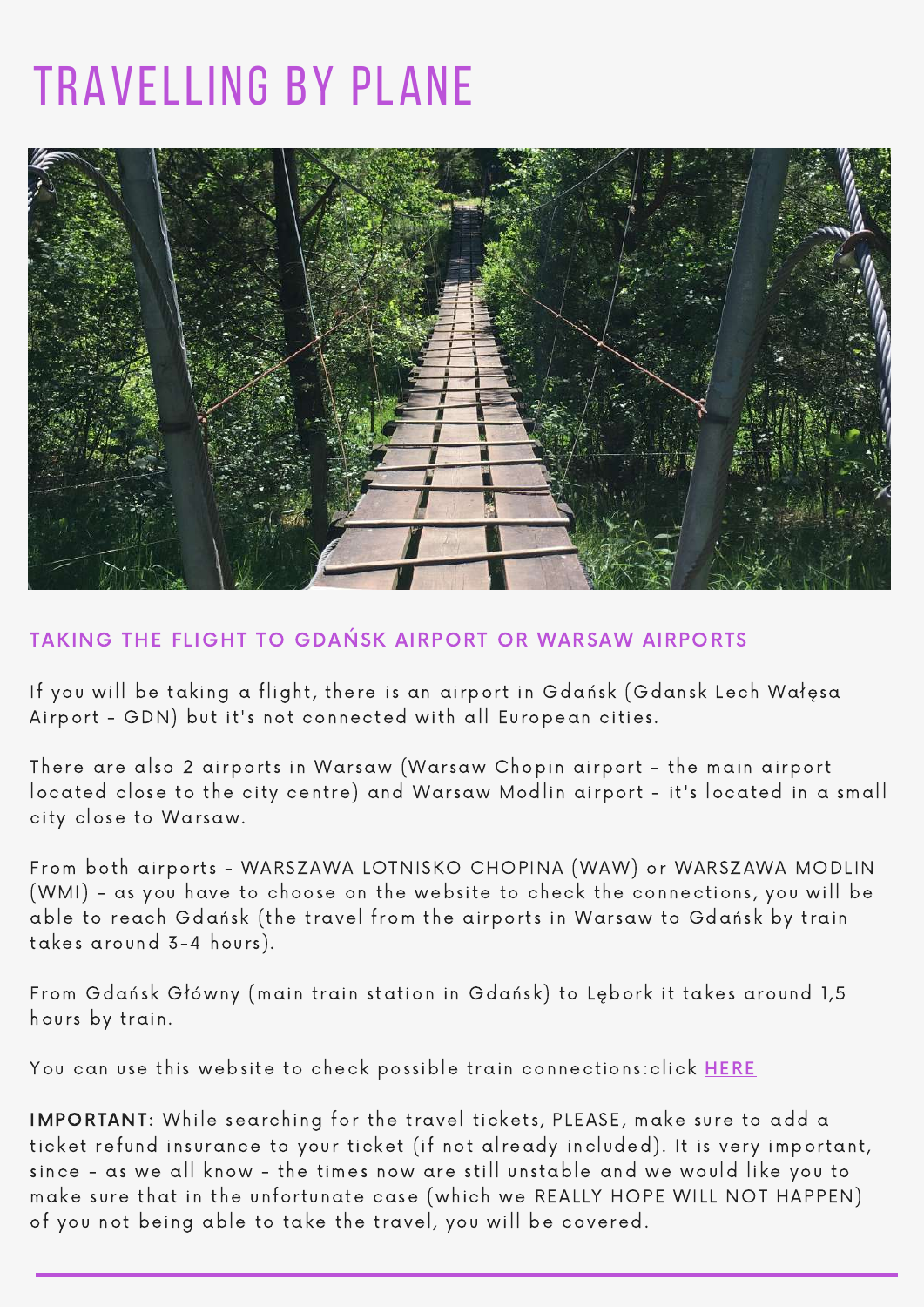

### TRAVEL COSTS

THE TRAVEL COSTS OF THE PARTICIPANTS ARE REIMBURSED AFTER THE TRAINING COURSE (WHEN ALL PARTICIPANTS PROVIDE US WITH ALL THEIR TRAVEL DOCUMENTS WITHIN THE GIVEN DEADLINE). BELOW YOU CAN FIND THE MAXIMUM TRAVEL ALLOWANCE - FOR THE TRAVEL BOTH WAYS + COVID-TESTS (IF NEEDED) PER PARTICIPANT PER COUNTRY.

IMPORTANT: AS PERSONAL COSTS WE ASK PARTICIPANTS TO COVER FOR THEIR PERSONAL INSURANCES (HEALTH, LIABILITY, TRAVEL CANCELLATION AND COVID COVERAGE) AND FOR SMALL TICKET FEES LOWER THAN 10 PLN / 2,5 EUR PER TICKET. THERE IS NO ADDITIONAL PARTICIPATION FEE.

| <b>COUNTRY</b>                                           | <b>REGULAR TRAVEL</b><br><b>BUDGETS</b> |
|----------------------------------------------------------|-----------------------------------------|
| <b>GREECE, TURKEY</b>                                    | <b>275 EURO</b>                         |
| PORTUGAL, SPAIN                                          | <b>360 EURO</b>                         |
| *WE ALLOW EXCEPTIONAL VISA COSTS<br>FOR PAX. FROM TURKEY | 40 EURO                                 |
| <b>POLAND</b>                                            | <b>180 EURO</b>                         |
| <b>COUNTRY</b>                                           | <b>GREEN TRAVEL</b><br><b>BUDGETS</b>   |
| ESTONIA, ITALY, ROMANIA, THE<br>NETHERLANDS              | <b>320 EURO</b>                         |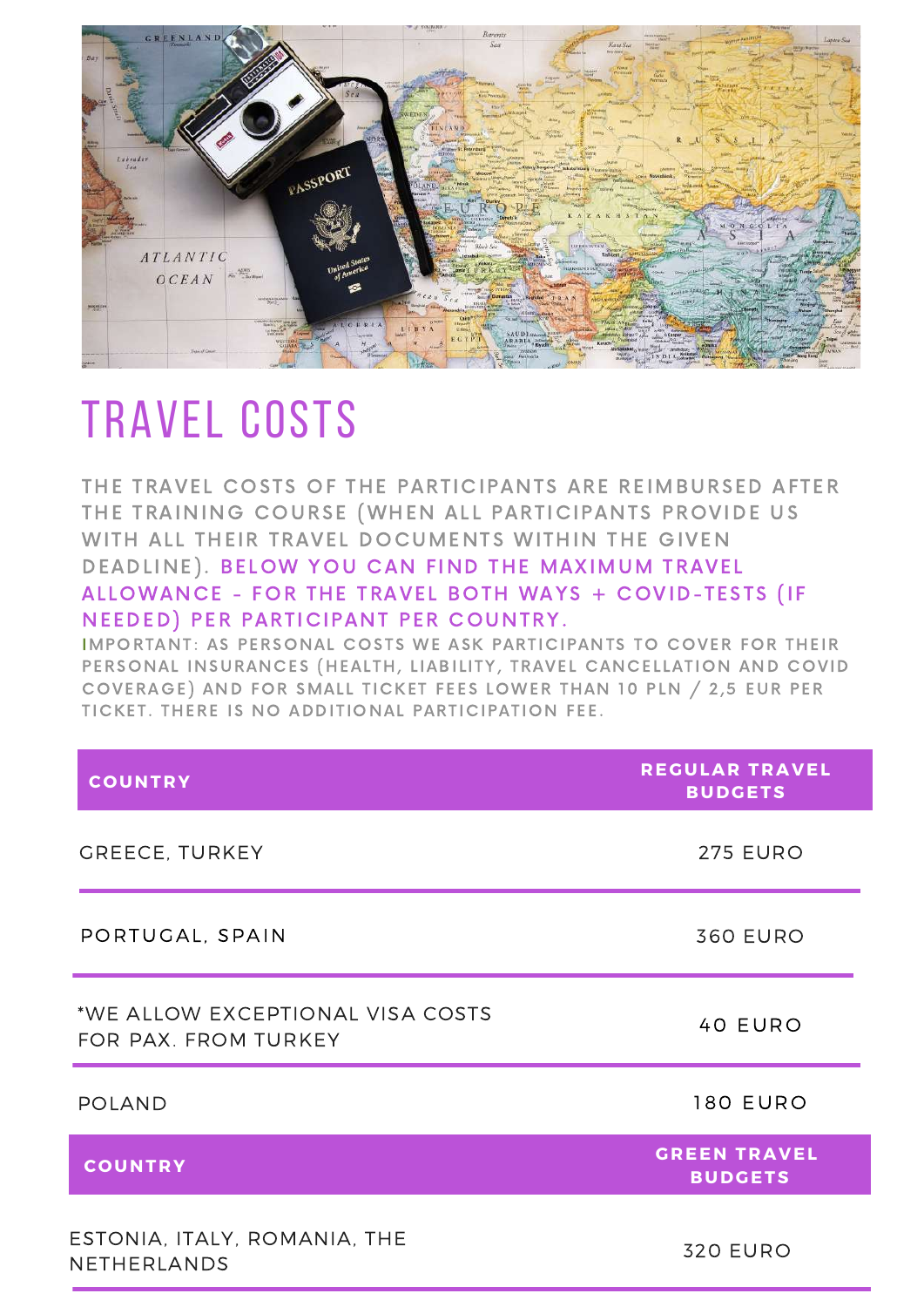### project team

#### **. . . BECAUSE BEHIND EVERY PR O JECT THERE ARE PE O PLE :)**



TRAINER **ANNA KSIĄŻEK**



TRAINER **KATARZYNA DEKA**

Graduate in Psychology (Master studies), Pedagogy (Bachelor studies) and Science about Culture (Bachelor studies). Trainer, coach, social project coordinator, activist and youth worker. She collaborated with international organisations like Ashoka, Amnesty International and the Scout movement. Founder of the initiative Exchange the World within which she travels around the world collecting stories of changemakers. She did more than 300 interviews with changemakers in 34 countries . Based on these interviews she created a unique methodology to prepare and empower people to become changemakers themselves. As a trainer she has more than 1000 hours of experience, mostly with NGOs, but she collaborates also with public institutions and the private sector. Since few years she focuses mainly on Global Education, changemaking and creating social projects, personal development, and social entrepreneurship.

A constant seeker of developments and new inspirations. Graduate in Psychology. Working as international projects coordinator, process facilitator and educator. Has been developing and implementing educational projects on the topics of: volunteering, transnational and intergenerational dialogue, diversity, changemaking and peace building in Poland, Moldova, Portugal and Kyrgyzstan. Since 2013 collaborating with KobieTY association from Łódź, Poland and since 2016 a member of the Changemakers team, implementing the idea of changemaking in daily life and sharing it with others. Interested in personal development and inner peace, handcrafts (jewellery making, gift wrapping) and creating natural cosmetics . Practices , enjoys and values cooking (and eating!) ;) as a tool of connection and sharing, experienceoriented travelling, empathy, gratitude, loving, caring, active listening, laughing and being "here and now".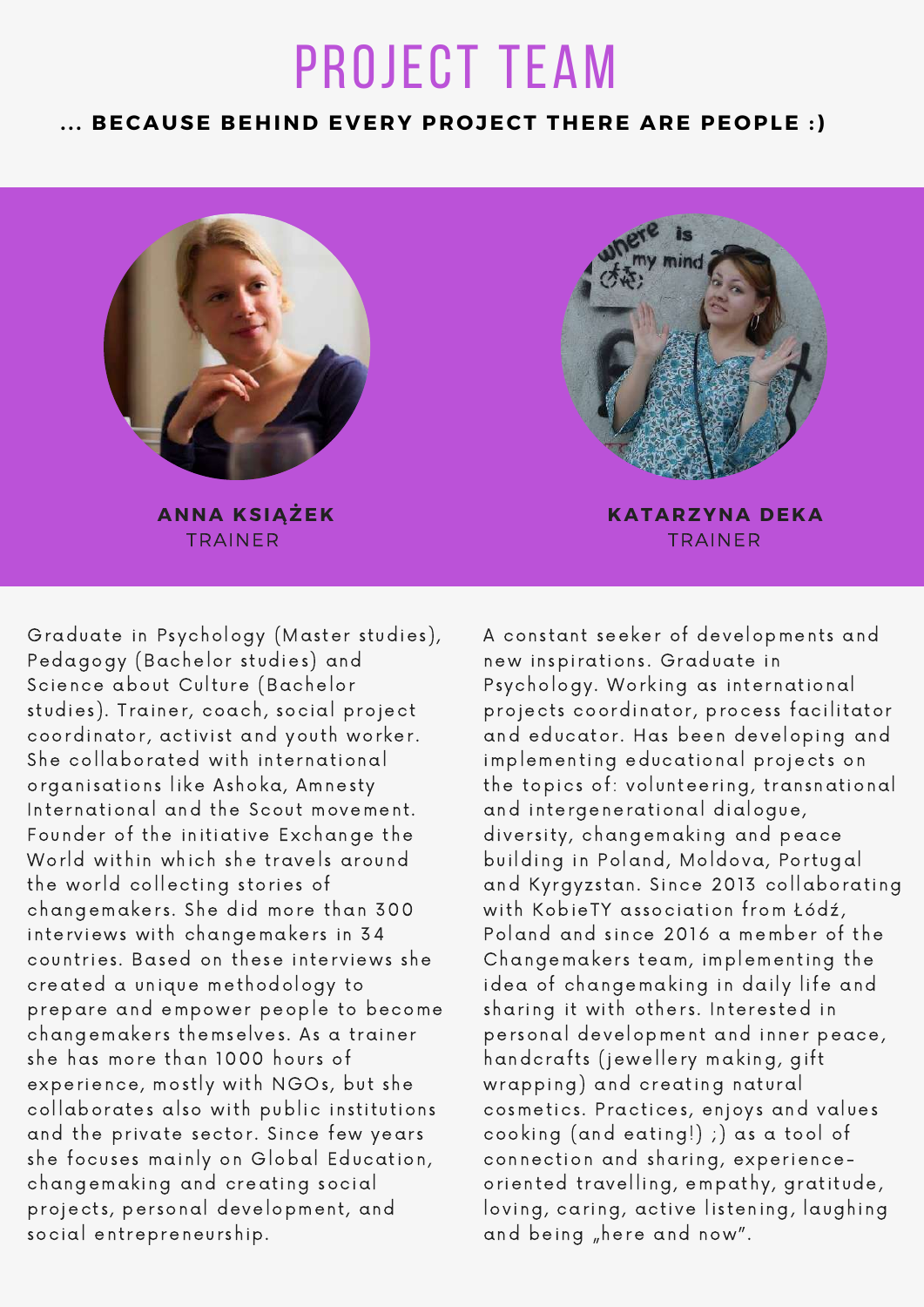## project team

#### **. . .BECAUSE BEHIND EVERY PR O JECT THERE ARE PE O PLE :)**



TRAINER **ANDREA PUCCI**



LOGISTICS **L IA HAMMINGA**

Chemist (PhD), researcher and permaculturist. He is co-founder of the Exchange the World initiative, thanks to which he travelled the world meeting changemakers in order to support them and popularize their inspiring stories. Within this undertaking he also had the chance to volunteer in dozens of projects connected to the environment, from natural production down to recycling and reuse of resources. So that an experience at a time he became involved in DIY and alternative agriculture. He recently had an internship at the Austrian Forest Garden Institute. This are his core interests, together with social dynamics . Along the years he had the chance to live in different countries in Europe and abroad, developing a deep fascination for languages and their connection to cultures being a gate to understand different ways of being.

Graduate in History and Philosophy at the Radboud University Nijmegen, the Netherlands. Active in the nonprofit sector and youth field since 2012 and experienced in facilitation of group processes in various international activities. Lia also organised capacity building programs, such as the ToT "The Art of Facilitation" and "Safe Spaces for Inclusion of LGBT+ Youth." Besides educative roles , Lia has worked as project coordinator for 30+ Youth in Action and Erasmus+ projects. Key areas of development are: fundraising, NFE program design, project writing for social transformation, nature education including food forest elements, yurt building and wilderness trekkings .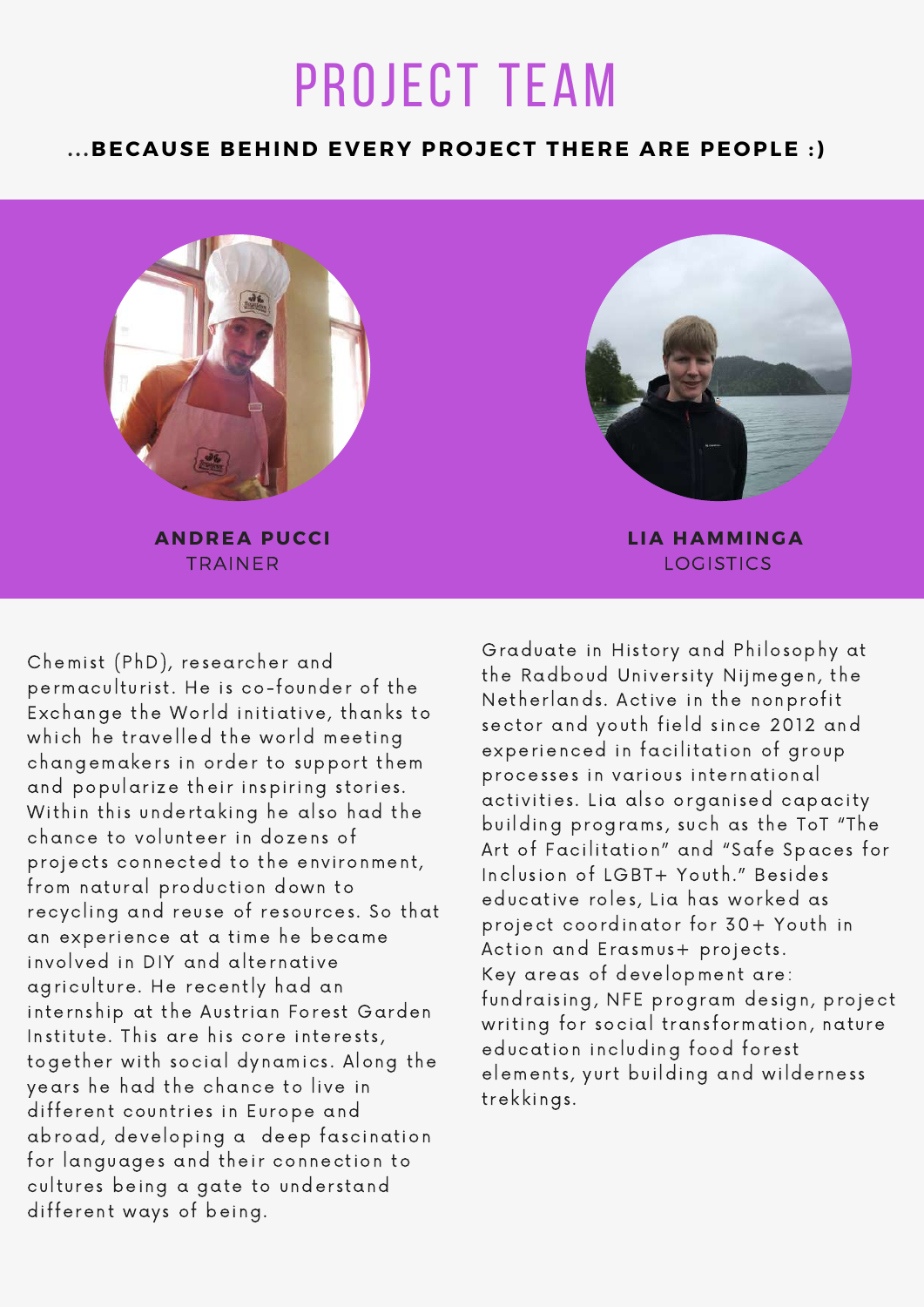## project team

#### **. . . BECAUSE BEHIND EVERY PR O JECT THERE ARE PE O PLE :)**

![](_page_11_Picture_2.jpeg)

CHEF AND HERBALIST **NATALIA DĄBR OWSKA**

IFounder of EKOsmos, where I am a trainer providing cooking, herbal and natural cosmetics workshops .I work with the Polish institute of herbalism and phytotherapy, foundations, associations, art galleries, schools, companies and individuals. I am interested in folk medicine and natural ways of preserving food, especially fermentation, maceration and drying. For a couple of years I do vegan catering for events and make sweets for cafes. In my kitchen you will find local products, wild edible plants, Polish superfoods and oriental spices "

![](_page_11_Picture_5.jpeg)

ŻYWA ZIEMIA MANAGER **KARL BAUMGARTNER**

I have a love for nature and the changing paradigm we are living in, from a system of disrespect to one of respect for both humanity and nature. I had lived in several spiritual communities, worked in mental health, worked with youth, being an activist and an educator. Having a passion for regenerating land using permaculture ideas I have set up his first permaculture garden thirty years ago in Australia. For seven years living in a small simple cabin in the Australia rainforest, developed in my a deep respect and feeling for nature. I am a trained "Teacher of The Alexander Technique", as a Diploma in Psychotherapy and certificate in Ayurvedic Medicine. Presently together with wife, Kasia, we are setting up a retreat centre and organic permaculture farm in Northern Poland that you will stay in during the mobility. We are doing it to promote nature landcare/farming and self development.